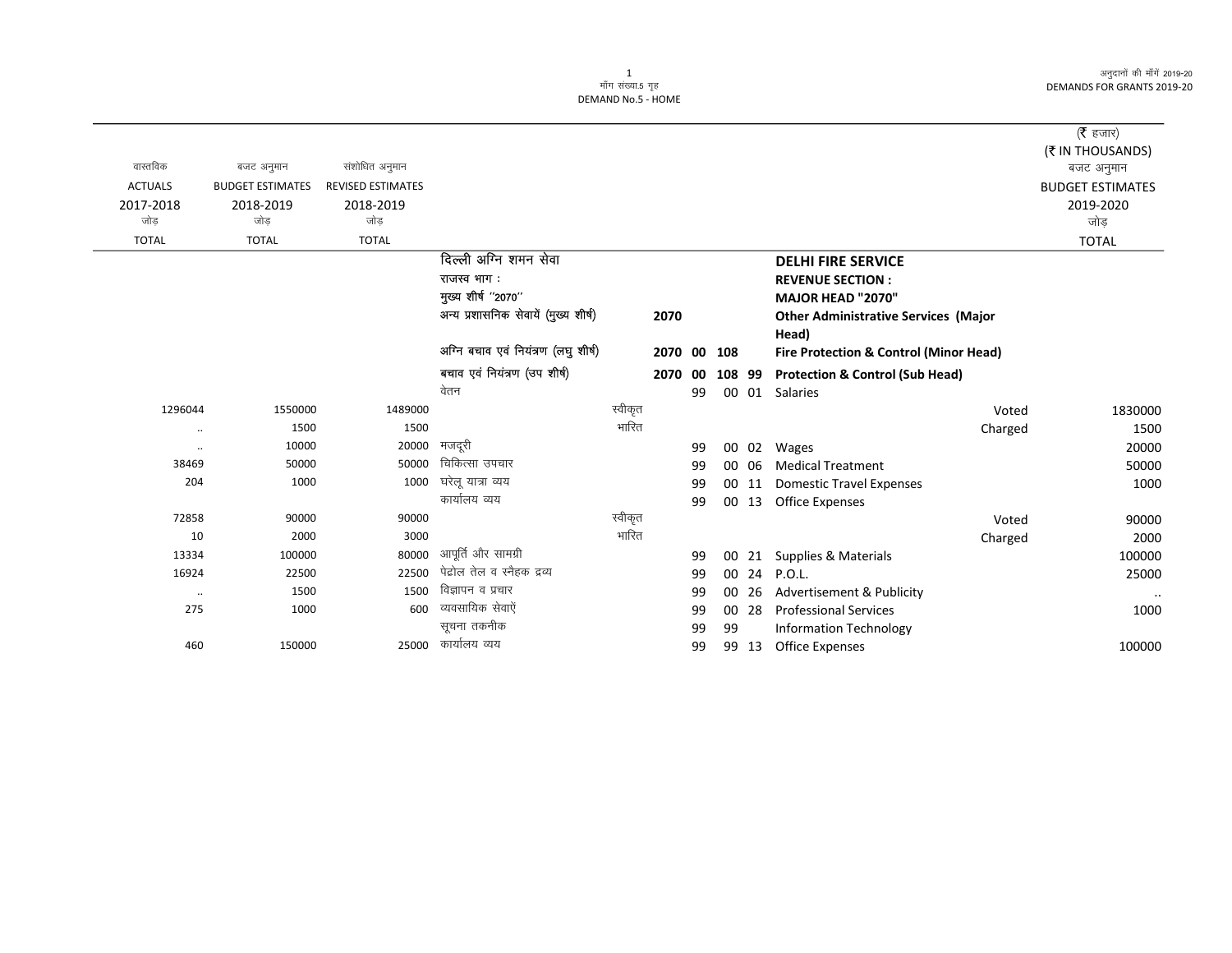अनुदानों की माँगें 2019-20 DEMANDS FOR GRANTS 2019-20

## 2<br>माँग संख्या.5 गृह DEMAND No.5 - HOME

|                      |                         |                          |                                          |         |         |    |        |       |                                                        | ( <b>रै</b> हजार)       |
|----------------------|-------------------------|--------------------------|------------------------------------------|---------|---------|----|--------|-------|--------------------------------------------------------|-------------------------|
|                      |                         |                          |                                          |         |         |    |        |       |                                                        | (₹ IN THOUSANDS)        |
| वास्तविक             | बजट अनुमान              | संशोधित अनुमान           |                                          |         |         |    |        |       |                                                        | बजट अनुमान              |
| <b>ACTUALS</b>       | <b>BUDGET ESTIMATES</b> | <b>REVISED ESTIMATES</b> |                                          |         |         |    |        |       |                                                        | <b>BUDGET ESTIMATES</b> |
| 2017-2018            | 2018-2019               | 2018-2019                |                                          |         |         |    |        |       |                                                        | 2019-2020               |
| जोड़                 | जोड़                    | जोड                      |                                          |         |         |    |        |       |                                                        | जोड                     |
| <b>TOTAL</b>         | <b>TOTAL</b>            | <b>TOTAL</b>             |                                          |         |         |    |        |       |                                                        | <b>TOTAL</b>            |
| 1438578              | 1979500                 | 1784100                  | जोड़–बचाव एवं नियंत्रण (उप शीर्ष)        |         |         |    |        |       | 2070 00 108 99 Total - Protection & Control (Sub Head) | 2220500                 |
| 1438568              | 1976000                 | 1779600                  |                                          | स्वीकृत |         |    |        |       | Voted                                                  | 2217000                 |
| 10                   | 3500                    | 4500                     |                                          | भारित   |         |    |        |       | Charged                                                | 3500                    |
|                      |                         |                          | निर्देशन एवं प्रशासन (उप शीर्ष)          |         | 2070 00 |    | 108 80 |       | Direction and Administration (Sub Head)                |                         |
| 19935                | 22600                   | 25400                    | वेतन                                     |         |         | 80 |        | 00 01 | Salaries                                               | 31100                   |
| 74                   | 500                     | 500                      | पुरस्कार                                 |         |         | 80 | 00 05  |       | Rewards                                                | 500                     |
| 937                  | 3000                    | 3000                     | चिकित्सा उपचार                           |         |         | 80 | 00 06  |       | <b>Medical Treatment</b>                               | 3000                    |
| $\overline{7}$       | 200                     | 200                      | घरेलू यात्रा व्यय                        |         |         | 80 | 00 11  |       | <b>Domestic Travel Expenses</b>                        | 200                     |
| $\ddot{\phantom{a}}$ | 1000                    | 200                      | विदेश यात्रा व्यय                        |         |         | 80 |        |       | 00 12 Foreign Travel Expenses                          | 500                     |
| 4992                 | 5000                    | 5000                     | कार्यालय व्यय                            |         |         | 80 |        | 00 13 | <b>Office Expenses</b>                                 | 5000                    |
| 25945                | 32300                   | 34300                    | जोड़-निर्देशन एवं प्रशासन (उप शीर्ष)     |         | 2070 00 |    | 108 80 |       | <b>Total - Direction &amp; Administration (Sub</b>     | 40300                   |
|                      |                         |                          |                                          |         |         |    |        |       | Head)                                                  |                         |
|                      |                         |                          | प्रशिक्षण (उप शीर्ष)                     |         | 2070 00 |    | 108 79 |       | <b>Training (Sub Head)</b>                             |                         |
| 31073                | 39000                   | 38000                    | वेतन                                     |         |         | 79 | 00 01  |       | <b>Salaries</b>                                        | 40000                   |
| 2395                 | 3000                    | 3000                     | चिकित्सा उपचार                           |         |         | 79 | 00 06  |       | <b>Medical Treatment</b>                               | 3000                    |
| 50                   | 2000                    | 2000                     | घरेलू यात्रा व्यय                        |         |         | 79 | 00 11  |       | <b>Domestic Travel Expenses</b>                        | 2000                    |
| 4826                 | 5000                    | 15000                    | कार्यालय व्यय                            |         |         | 79 | 00 13  |       | <b>Office Expenses</b>                                 | 10000                   |
| $\ddot{\phantom{a}}$ | 1500                    | 4000                     | आपूर्ति और सामग्री                       |         |         | 79 | 00 21  |       | Supplies & Materials                                   | 1500                    |
| 112                  | 5000                    | 3500                     | छात्रवृति एवं वजीफा                      |         |         | 79 |        | 00 34 | Scholarship & Stipend                                  | 5000                    |
| 38456                | 55500                   | 65500                    | जोड़-प्रशिक्षण (उप शीर्ष)                |         | 2070 00 |    | 108 79 |       | <b>Total - Training (Sub Head)</b>                     | 61500                   |
| 1502979              | 2067300                 | 1883900                  | जोड़-अग्नि बचाव एवं नियंत्रण (लघु शीर्ष) |         | 2070 00 |    | 108    |       | <b>Total - Fire Protection &amp; Control (Minor</b>    | 2322300                 |
|                      |                         |                          |                                          |         |         |    |        |       | Head)                                                  |                         |
| 1502969              | 2063800                 | 1879400                  |                                          | स्वीकृत |         |    |        |       | Voted                                                  | 2318800                 |
| 10                   | 3500                    | 4500                     |                                          | भारित   |         |    |        |       | Charged                                                | 3500                    |
| 1502979              | 2067300                 | 1883900                  | जोड़-मुख्य शीर्ष "2070"                  |         | 2070    |    |        |       | TOTAL - MAJOR HEAD"2070"                               | 2322300                 |
| 1502969              | 2063800                 | 1879400                  |                                          | स्वीकृत |         |    |        |       | <b>Voted</b>                                           | 2318800                 |
| 10                   | 3500                    | 4500                     |                                          | भारित   |         |    |        |       | Charged                                                | 3500                    |
| 1502979              | 2067300                 | 1883900                  | जोड़–राजस्व भाग                          |         |         |    |        |       | <b>TOTAL - REVENUE SECTION</b>                         | 2322300                 |
| 1502969              | 2063800                 | 1879400                  |                                          | स्वीकृत |         |    |        |       | Voted                                                  | 2318800                 |
| 10                   | 3500                    | 4500                     |                                          | भारित   |         |    |        |       | Charged                                                | 3500                    |
|                      |                         |                          |                                          |         |         |    |        |       |                                                        |                         |